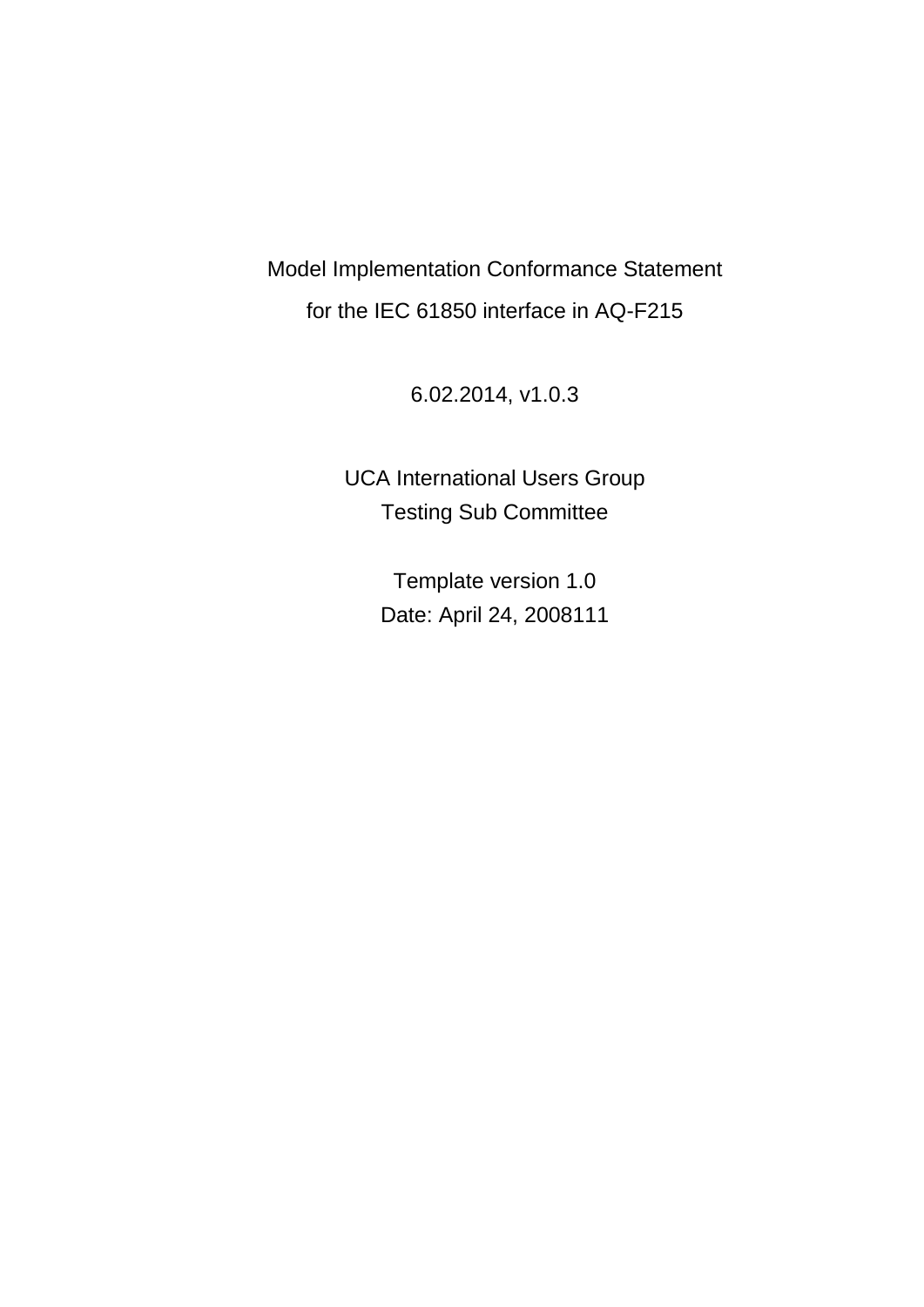## **INDEX**

#### page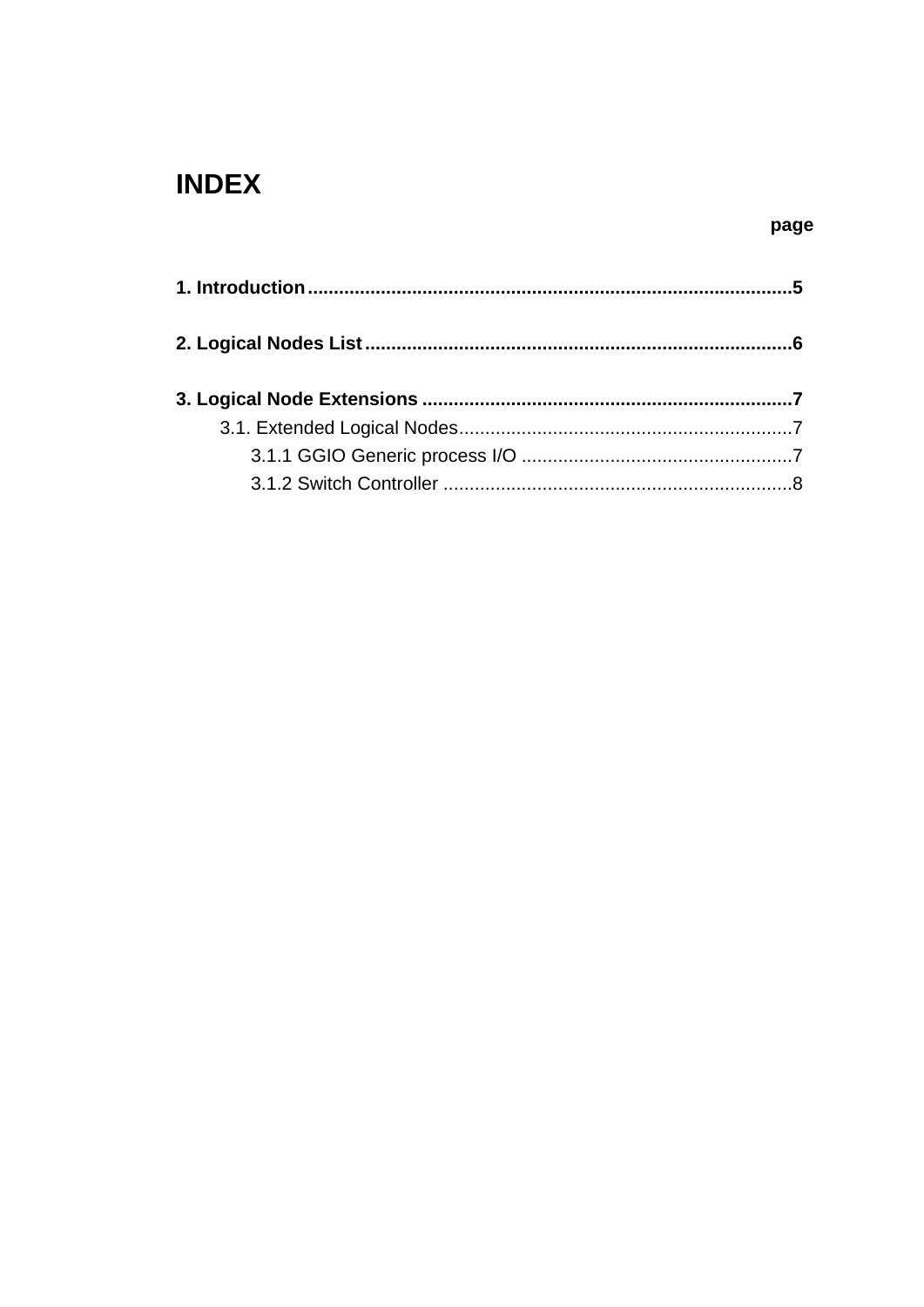## **1. Introduction**

This model implementation conformance statement is applicable for Arcteq AQ-F215, with firmware v1.0.3:

This MICS document specifies the modelling extensions compared to IEC 61850 edition 1. For the exact details on the standardized model please compare the ICD substation configuration file: "Aqx2xx.CID", version 1.0.

Clause 2 contains the list of implemented logical nodes. Clause 3 describes the new and extended logical nodes.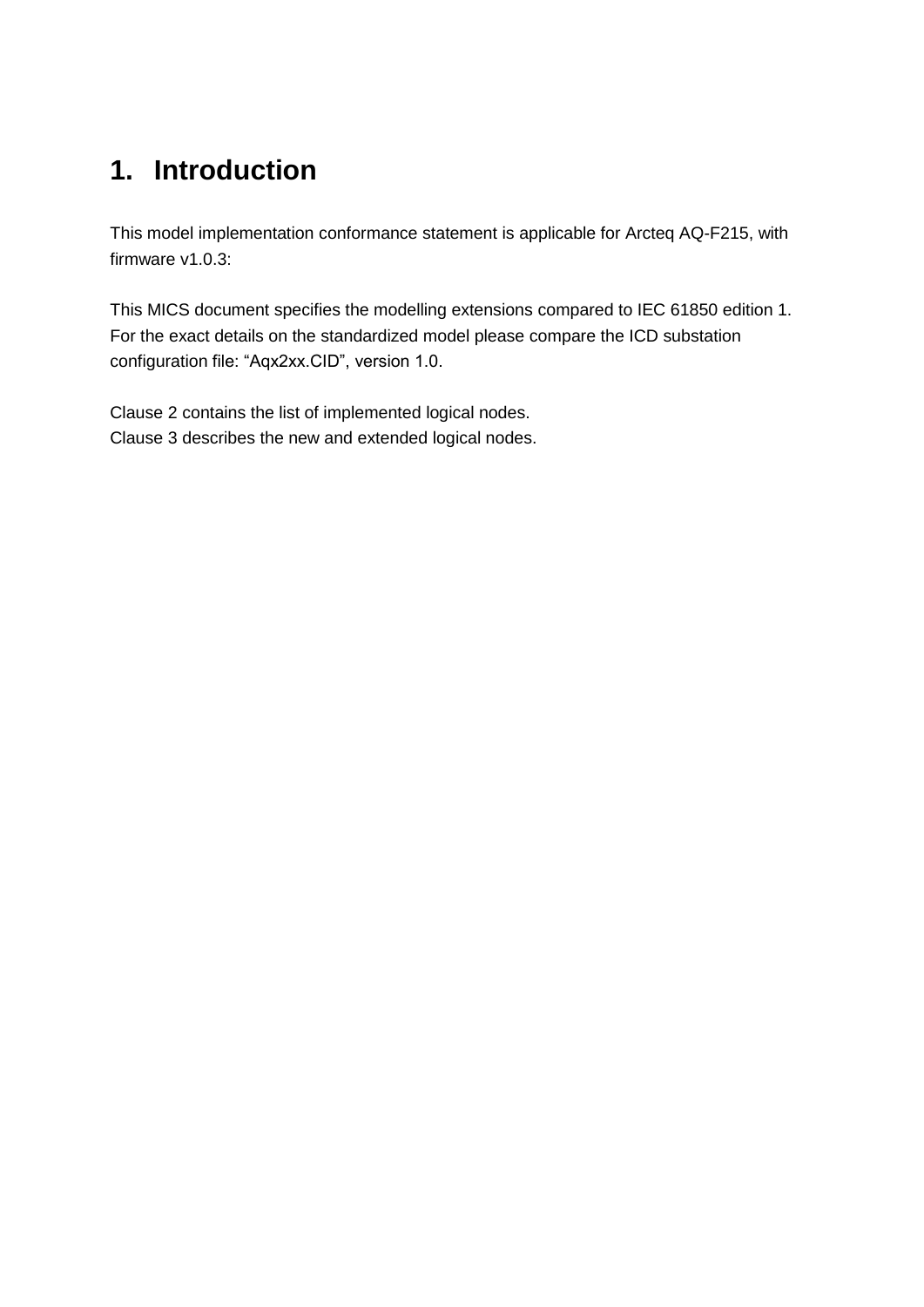# **2. Logical Nodes List**

The following table contains the list of logical nodes implemented in the device:

| L: System Logical Nodes                           |  |  |  |
|---------------------------------------------------|--|--|--|
| <b>LPHD</b> (Physical device information)         |  |  |  |
| LLNO (Logical node zero)                          |  |  |  |
| P: Logical Nodes for protection functions         |  |  |  |
| <b>PDIF</b> (Differential)                        |  |  |  |
| <b>PDOP</b> (Directional overpower)               |  |  |  |
| <b>PDUP</b> (Directional underpower)              |  |  |  |
| <b>PHAR</b> (Harmonic restraint)                  |  |  |  |
| <b>PMRI</b> (Motor restart inhibition)            |  |  |  |
| <b>PMSS</b> (Motor starting time supervision)     |  |  |  |
| <b>PTOC</b> (Time overcurrent)                    |  |  |  |
| <b>PTOF</b> (Overfrequency)                       |  |  |  |
| <b>PTOV</b> (Overvoltage)                         |  |  |  |
| <b>PTTR</b> (Thermal overload)                    |  |  |  |
| <b>PTUC</b> (Undercurrent)                        |  |  |  |
| <b>PTUF</b> (Underfrequency)                      |  |  |  |
| <b>PTUV</b> (Undervoltage)                        |  |  |  |
| R: Logical nodes for protection related functions |  |  |  |
| <b>RBRF</b> (Breaker failure)                     |  |  |  |
| <b>RREC</b> (Autoreclosing)                       |  |  |  |
| <b>G: Logical Nodes for generic references</b>    |  |  |  |
| GGIO (Generic process I/O)                        |  |  |  |
| M: Logical Nodes for metering and measurement     |  |  |  |
| <b>MMTR</b> (Metering)                            |  |  |  |
| <b>MMXU</b> (Measurement)                         |  |  |  |
| C: Logical Nodes for control                      |  |  |  |
| <b>CILO</b> (Interlocking)                        |  |  |  |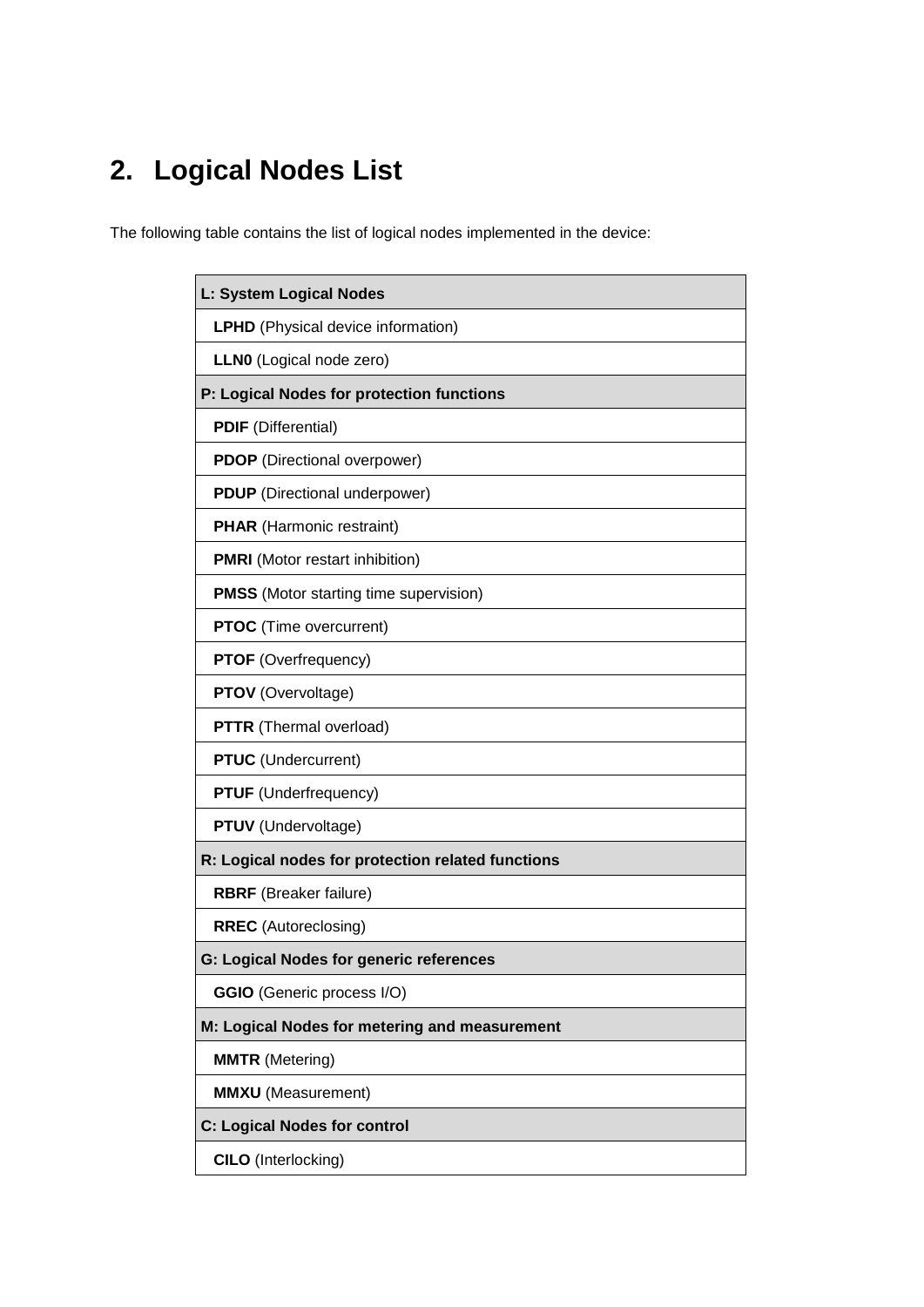**CSWI** (Switch controller)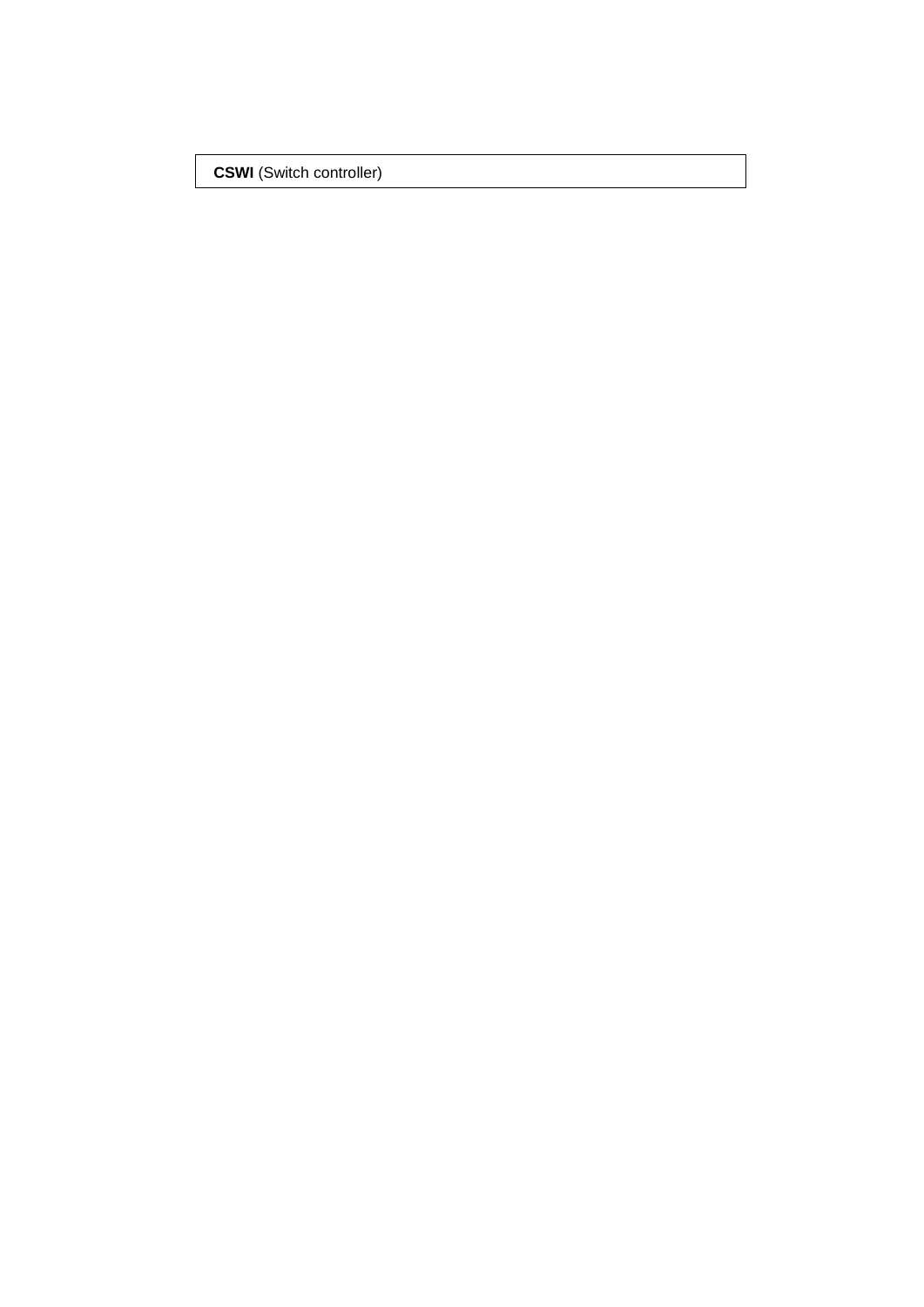## **3. Logical Node Extensions**

The following table use

- M : Data is mandatory in the IEC-61850-7-4.
- O: Data is optional in the IEC-61850-7-4 and is used in the device.
- E: Data is an extension to the IEC-61850-7-4.

### **3.1. Extended Logical Nodes**

The following logical nodes have been extended with extra data. All extra data has been highlighted in the tables and marked as "E" (Extended), these data contains the "dataNs" attribute.

#### **3.1.1 GGIO Generic process I/O**

| <b>GGIO class</b>                      |                  |                                   |              |                |  |
|----------------------------------------|------------------|-----------------------------------|--------------|----------------|--|
| <b>Attribute</b>                       | <b>Attribute</b> | <b>Explanation</b>                | <b>M/O/E</b> | <b>Remarks</b> |  |
| <b>Name</b>                            | <b>Type</b>      |                                   |              |                |  |
| <b>GGIO</b>                            |                  | Generic process I/O               |              |                |  |
| <b>Data</b>                            |                  |                                   |              |                |  |
| <b>Common Logical Node Information</b> |                  |                                   |              |                |  |
| Mod                                    | <b>INC</b>       | Mode                              | М            | Status-only    |  |
| Beh                                    | <b>INS</b>       | <b>Behaviour</b>                  | M            |                |  |
| Health                                 | <b>INS</b>       | Health                            | M            |                |  |
| <b>NamPlt</b>                          | <b>LPL</b>       | Name plate                        | M            |                |  |
| <b>Status Information</b>              |                  |                                   |              |                |  |
| Alm                                    | <b>SPS</b>       | General single alarm              | O            |                |  |
| Ind                                    | <b>SPS</b>       | General indication (binary input) | O            |                |  |
| <b>Active</b>                          | <b>SPS</b>       | <b>Active</b>                     | E            |                |  |
| ArcT                                   | <b>SPS</b>       | ArcT                              | E            |                |  |
| FinalTrip                              | <b>SPS</b>       | FinalTrip                         | E            |                |  |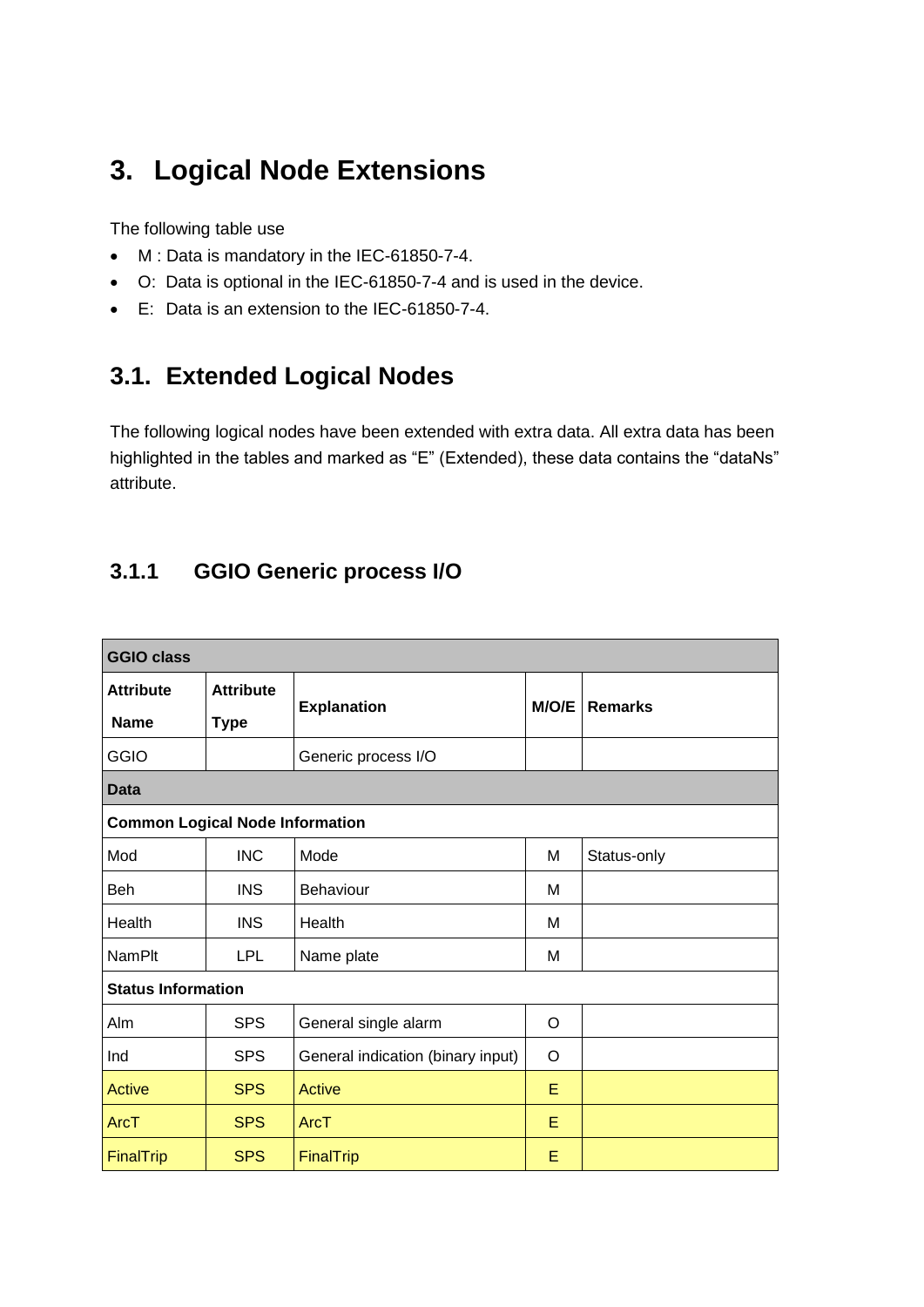| <b>HighOC</b>           | <b>SPS</b> | <b>HighOC</b>                              | E           |  |
|-------------------------|------------|--------------------------------------------|-------------|--|
| Inh                     | <b>SPS</b> | <b>Inhibit</b>                             | E           |  |
| LoadNormal              | <b>SPS</b> | LoadNormal                                 | E           |  |
| LoadNotSym<br>${\sf m}$ | <b>SPS</b> | LoadNotSymm                                | E           |  |
| Lok                     | <b>SPS</b> | Locked                                     | E           |  |
| LO                      | <b>SPS</b> | Lockout                                    | E           |  |
| Overload                | <b>SPS</b> | Overload                                   | E           |  |
| ReclT                   | <b>SPS</b> | ReclT                                      | E           |  |
| <b>ReqOn</b>            | <b>SPS</b> | <b>ReqOn</b>                               | E           |  |
| Running                 | <b>SPS</b> | Running                                    | E           |  |
| <b>SeqFin</b>           | <b>SPS</b> | <b>SeqFin</b>                              | E           |  |
| <b>Shot</b>             | <b>SPS</b> | <b>Shot</b>                                | E           |  |
| <b>Stalled</b>          | <b>SPS</b> | <b>Stalled</b>                             | E           |  |
| <b>Started</b>          | <b>SPS</b> | <b>Started</b>                             | E           |  |
| <b>Stopped</b>          | <b>SPS</b> | <b>Stopped</b>                             | E           |  |
| <b>Str</b>              | <b>SPS</b> | <b>Str</b>                                 | E           |  |
| Tr                      | <b>SPS</b> | <b>Trip</b>                                | E           |  |
| Zn                      | <b>SPS</b> | Zone                                       | E           |  |
| <b>Controls</b>         |            |                                            |             |  |
| <b>SPCSO</b>            | <b>SPC</b> | Single point controllable status<br>output | $\mathsf O$ |  |
| ln                      | <b>SPC</b> | Input                                      | E           |  |
| Sw                      | <b>SPC</b> | <b>Switch</b>                              | E           |  |
| <b>Measured values</b>  |            |                                            |             |  |
| Flt                     | <b>MV</b>  | Flt.                                       | E           |  |

#### **3.1.2 Switch Controller**